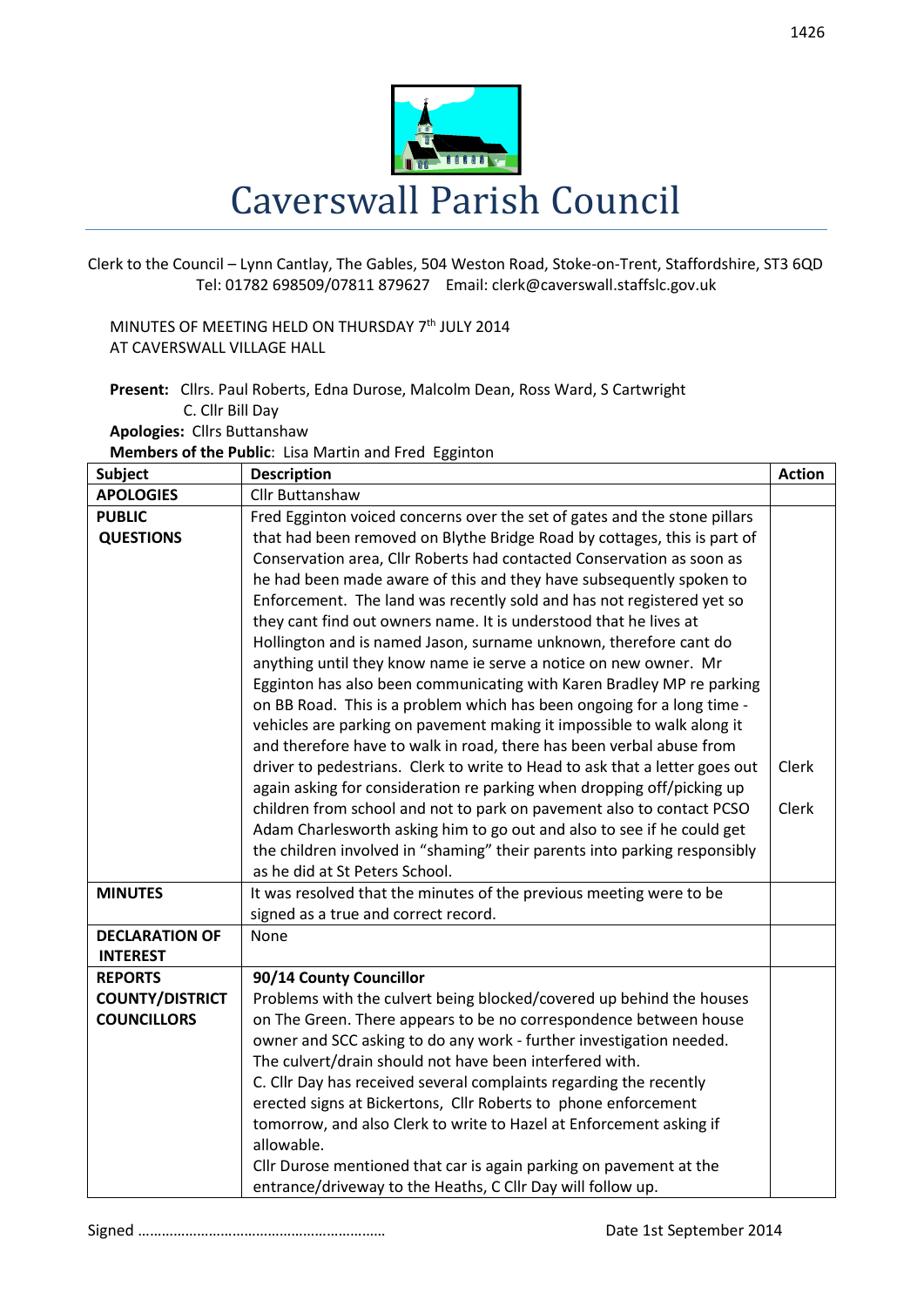| Subject                                                                        | <b>Description</b>                                                                                                                                                                                                                                                                                                                                                                                                                                                                                                                                                                                                                                                                                                                                                                                                                                                                                                                                                                                                                                                                                                                                                                                                                                                                                                                                                                                                                                                    | <b>Action</b> |
|--------------------------------------------------------------------------------|-----------------------------------------------------------------------------------------------------------------------------------------------------------------------------------------------------------------------------------------------------------------------------------------------------------------------------------------------------------------------------------------------------------------------------------------------------------------------------------------------------------------------------------------------------------------------------------------------------------------------------------------------------------------------------------------------------------------------------------------------------------------------------------------------------------------------------------------------------------------------------------------------------------------------------------------------------------------------------------------------------------------------------------------------------------------------------------------------------------------------------------------------------------------------------------------------------------------------------------------------------------------------------------------------------------------------------------------------------------------------------------------------------------------------------------------------------------------------|---------------|
|                                                                                | 91/14 District Councillor<br>Nothing other than 18th July for McDonald sentencing.                                                                                                                                                                                                                                                                                                                                                                                                                                                                                                                                                                                                                                                                                                                                                                                                                                                                                                                                                                                                                                                                                                                                                                                                                                                                                                                                                                                    |               |
| HANDYMAN/<br><b>LENGTHSMAN</b><br><b>REPORT</b>                                | 92/14<br>Clerk to chase up on weed killing Blythe Bridge Road, hedge needs<br>cutting by playing field, PC is aware of the restraints on cutting hedges<br>(not between 1 <sup>st</sup> March and 31 <sup>st</sup> July because this is the main bird<br>nesting season) but to ask that it is done if possible on 1 <sup>st</sup> August in time<br>for the Scarecrow Festival. Also to be asked to spray the Millennium<br>Garden paths with weed killer and to cut grass again before the<br>Scarecrow Festival (31 <sup>st</sup> July to 4 <sup>th</sup> August).                                                                                                                                                                                                                                                                                                                                                                                                                                                                                                                                                                                                                                                                                                                                                                                                                                                                                                 | <b>Clerk</b>  |
| <b>MATTERS ARISING</b><br><b>FROM PREVIOUS</b><br><b>MEETINGS</b>              | <b>HIGHWAYS ISSUES -</b><br>None                                                                                                                                                                                                                                                                                                                                                                                                                                                                                                                                                                                                                                                                                                                                                                                                                                                                                                                                                                                                                                                                                                                                                                                                                                                                                                                                                                                                                                      |               |
| <b>MATTERS ARISING</b><br><b>FROM PREVIOUS</b><br><b>MEETINGS</b><br>continued | 93/14 Car Park Use<br>(80/14, 68/14, 54/14, 39/14, 19/14, 05/14, 163/13, 150/13, 135/13,<br>120/13, 103/13, 085/13, 065/13, 050/13, 037/13, 023/13)<br>Under confidential matters - Councillors only.<br>94/14 St Peters School - Extra Land<br>(81/14, 69/14, 55/14, 41/14, 21/14, 07/14, 164/13, 152/13, 137/13,<br>125/13, 107/13, 096/13)<br>On going still awaiting on Head Teacher.<br>95/14 Playing Fields<br>(82/14, 70/14, 56/14, 42/14, 22/14, 08/14, 165/13, 153/13, 138/13,<br>126/13, 084/13, 064/13, 049/13, 036/13, 025/13, 010/13, 093/12)<br>Under confidential matters - Councillors only.<br>96/14 Footpaths:<br>Cllr Cartwright reported that the footpath at Church Croft by the new<br>building site is not accessible as overgrown, consensus was that it just<br>needs just needs walking to make passable.<br>97/14 Defibrillator:<br>(84/14, 73/14, 59/14, 46/14, 27/14)<br>Cllr Ward reported he had heard nothing back from British Heart<br>Foundation but had been informed that this does take some time.<br>98/14 Football Clubs:<br>Cllr Roberts reported that the Junior Club were going to send a letter<br>asking for permission to use pitch, they have also asked if they could use<br>the seniors pitch because their pitch suffers from drainage problems,<br>Cllrs have no problem with this unless Caverswall Seniors want to use it<br>at any time.<br>Seniors side have thanked the PC for allowing them use of the pitch |               |
|                                                                                | recently for a Charity match in aid of British Heart Foundation.<br>Cllr Roberts reported that he understood that a team from Cheadle are<br>coming to use ground on a Wednesday night he will go down and check<br>it out and advise them that it is not common land and that they need<br>written permission to use the field from the Parish Council                                                                                                                                                                                                                                                                                                                                                                                                                                                                                                                                                                                                                                                                                                                                                                                                                                                                                                                                                                                                                                                                                                               | <b>PR</b>     |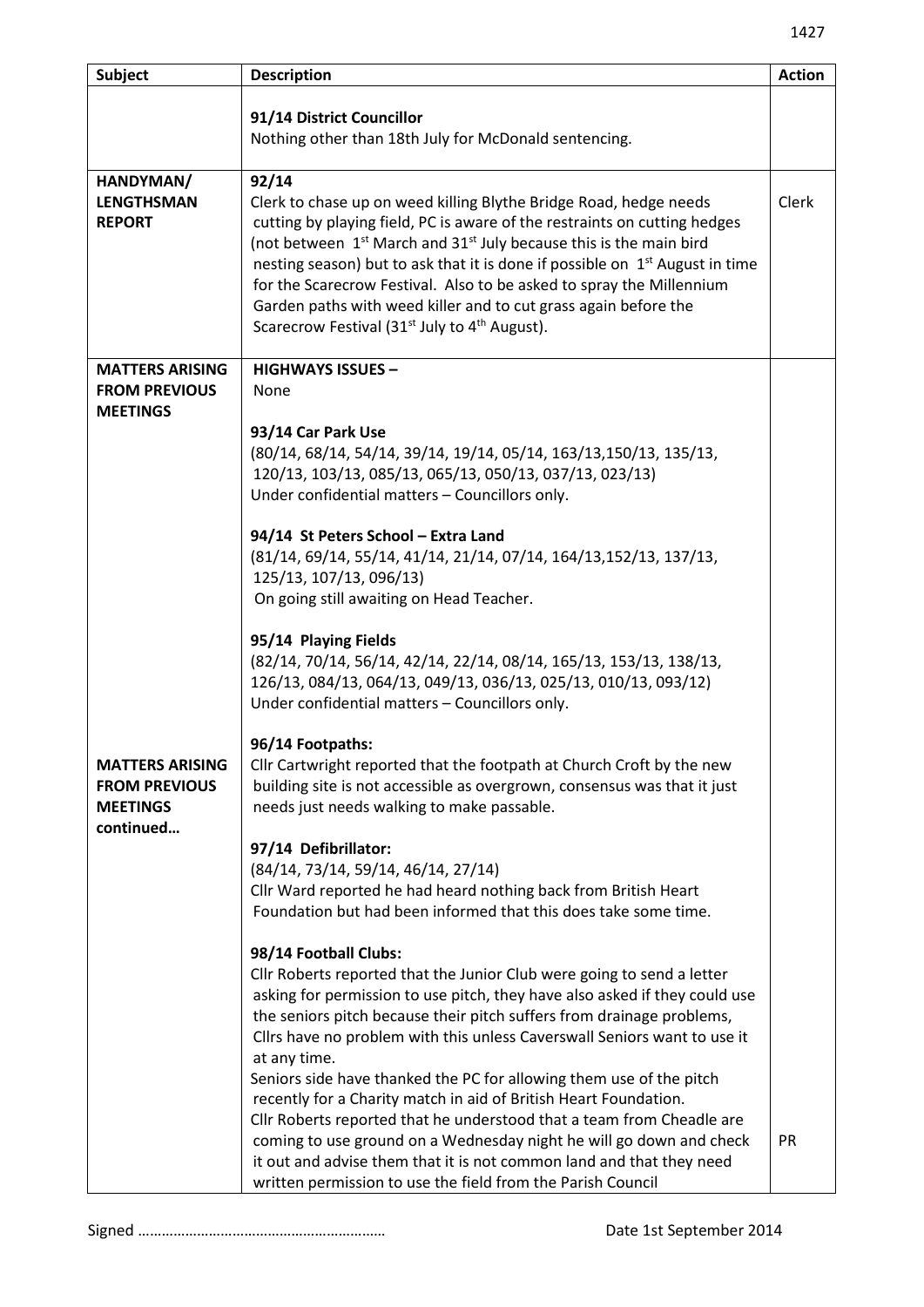| <b>Subject</b>        | <b>Description</b>                                                         | <b>Action</b> |
|-----------------------|----------------------------------------------------------------------------|---------------|
|                       | <b>Unresolved Items:</b>                                                   |               |
|                       | None                                                                       |               |
|                       |                                                                            |               |
|                       | 99/14                                                                      |               |
| <b>CORRESPONDENCE</b> | <b>Woolliscrofts Solicitors</b><br>Re Playing Field                        |               |
|                       |                                                                            |               |
|                       | <b>TSB</b><br><b>Bank Statement</b>                                        |               |
|                       |                                                                            |               |
|                       |                                                                            |               |
| <b>FINANCE</b>        | 100/14                                                                     |               |
|                       | Payments:                                                                  |               |
|                       | The following accounts were approved for payment:-                         |               |
|                       | Mrs L Cantlay - Clerk Salary and Expenses - July<br>£208.74                |               |
|                       | Town and Country Services<br>£480.00                                       |               |
|                       | <b>Shirley Cartwright-Plants</b><br>£ 20.00                                |               |
|                       | TOTAL PAYMENTS THIS MONTH - £708.74                                        |               |
|                       | Transfer - none required this month                                        |               |
|                       | Receipts:                                                                  |               |
|                       | Interest re Instant Access Accounts – June – 0.20 and 0.47 = $0.67p$       |               |
|                       | <b>TOTAL RECEIPTS RECEIVED - £0.67</b>                                     |               |
|                       | Accounts (after any payments/transfers made) :-                            |               |
|                       | Current Account - £927.74                                                  |               |
|                       | Instant Access Account - £9597.26                                          |               |
|                       | Contingency Account - £6098.32                                             |               |
|                       |                                                                            |               |
| <b>PLANNING</b>       | 101/14                                                                     |               |
| <b>MATTERS</b>        | Applications: none received.                                               |               |
|                       | However plans have been resubmitted for The Cumberlands, Leek Road,        |               |
|                       | for 40 affordable houses of mixed type and tenure – no plans have been     |               |
|                       | received as it is within Werrington parish however, comments are to be     |               |
|                       | made along the same lines as the objections made for the previously        | Clerk         |
|                       | withdrawn application (2013/0872). Clerk to look at plans and compare      |               |
|                       | before submitting comments.                                                |               |
|                       | <b>Decisions:</b>                                                          |               |
|                       | SMD/2014/0070 - Higherland Farm, Caverswall Common Lane -                  |               |
|                       | Formation of Open Air Ménage (and change of use of land) - APPROVED        |               |
|                       | Appeals: none                                                              |               |
|                       | Enforcement: none                                                          |               |
|                       |                                                                            |               |
|                       | 102/14 SITE ALLOCATIONS                                                    |               |
|                       | Under confidential matters - Councillors only.                             |               |
|                       |                                                                            |               |
|                       |                                                                            |               |
| <b>NEW BUSINESS</b>   | 103/14                                                                     |               |
|                       | <b>Bus Service</b>                                                         |               |
|                       | This is due to cease in August, Clerk to write to bus companies and SCC    | Clerk         |
|                       | asking if a limited service could be retained.                             |               |
|                       |                                                                            |               |
|                       | 104/14                                                                     |               |
|                       | <b>Post Office/Shop Closure</b>                                            |               |
|                       | This is due to close in August when the Post Master retires. Clerk to send | Clerk         |
|                       | letter to Paul thanking him for the service he has given to the village.   |               |
|                       |                                                                            |               |